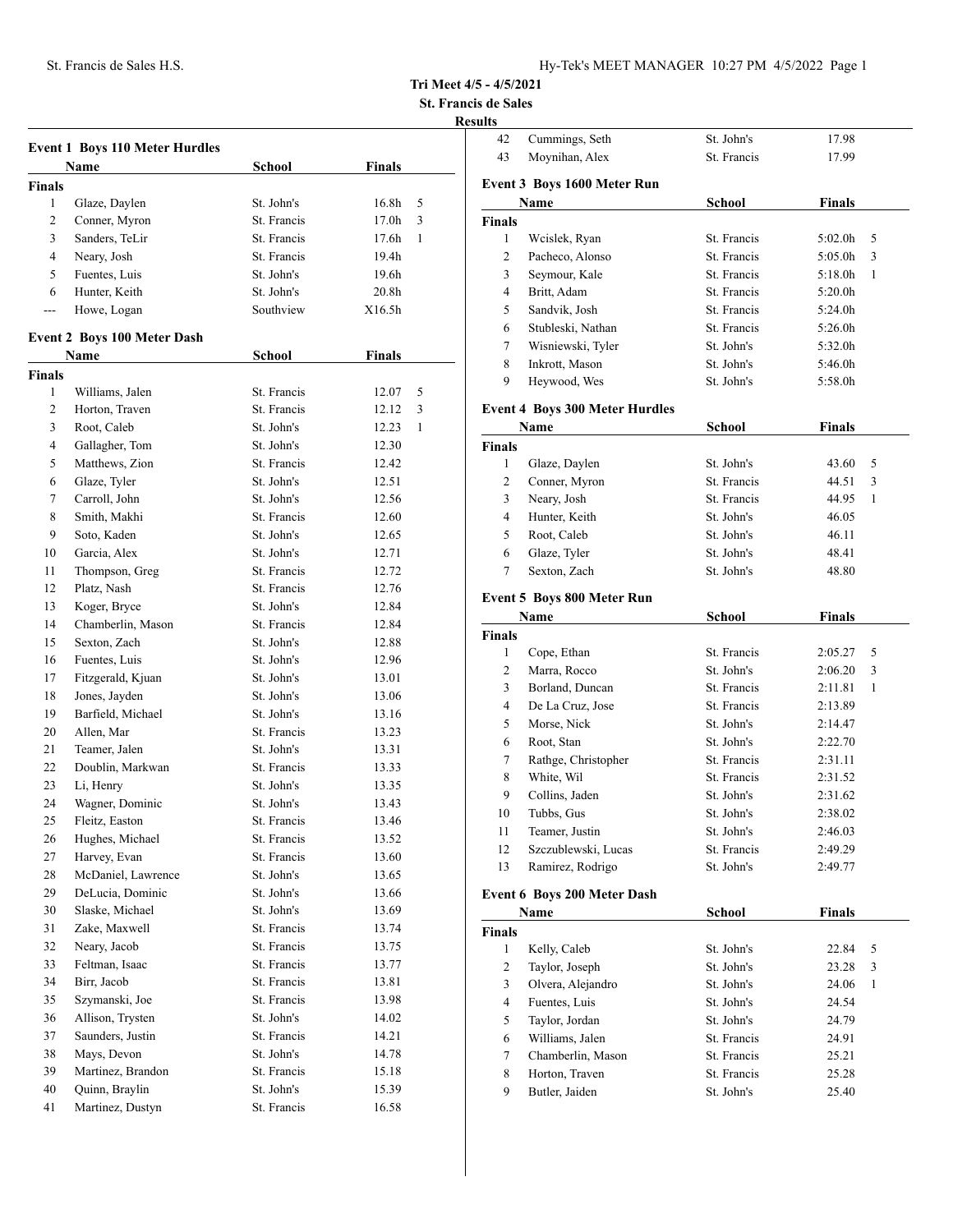**Tri Meet 4/5 - 4/5/2021**

**St. Francis de Sales**

## **Results**

|                    | Finals  (Event 6 Boys 200 Meter Dash) |               |               |   |
|--------------------|---------------------------------------|---------------|---------------|---|
|                    | Name                                  | <b>School</b> | <b>Finals</b> |   |
| 10                 | Carroll, John                         | St. John's    | 25.45         |   |
| 11                 | Thompson, Greg                        | St. Francis   | 25.49         |   |
| 12                 | Gallagher, Tom                        | St. John's    | 25.88         |   |
| 13                 | Smith, Makhi                          | St. Francis   | 25.97         |   |
| 14                 | Sexton, Zach                          | St. John's    | 26.04         |   |
| 15                 | Viertlebeck, Jack                     | St. Francis   | 26.11         |   |
| 16                 | Hughes, Michael                       | St. Francis   | 26.35         |   |
| 17                 | Platz, Nash                           | St. Francis   | 26.57         |   |
| 18                 | Fitzgerald, Kjuan                     | St. John's    | 26.65         |   |
| 19                 | Jones, Jayden                         | St. John's    | 26.72         |   |
| 20                 | Cummings, Seth                        | St. John's    | 26.99         |   |
| 21                 | Teamer, Jalen                         | St. John's    | 26.99         |   |
| 22                 | Foley, Andrew                         | St. Francis   | 27.12         |   |
| 23                 | Allen, Mar                            | St. Francis   | 27.15         |   |
| 24                 | McDaniel, Lawrence                    | St. John's    | 27.16         |   |
| 25                 | Doublin, Markwan                      | St. Francis   | 27.29         |   |
| 26                 | Birr, Jacob                           | St. Francis   | 27.45         |   |
| 27                 | Barfield, Michael                     | St. John's    | 27.54         |   |
| 28                 | Feltman, Isaac                        | St. Francis   | 27.62         |   |
| 29                 | Li, Henry                             | St. John's    | 27.77         |   |
| 30                 | Slaske, Michael                       | St. John's    | 27.82         |   |
| 31                 | Galloway-Smith, SaRond                | St. John's    | 28.04         |   |
| 32                 | Neary, Jacob                          | St. Francis   | 28.45         |   |
| 33                 | Wagner, Dominic                       | St. John's    | 28.46         |   |
| 34                 | Szymanski, Joe                        | St. Francis   | 28.64         |   |
| 35                 | DeLucia, Dominic                      | St. John's    | 28.70         |   |
| 36                 | Allison, Trysten                      | St. John's    | 29.32         |   |
| 37                 | Ngo, Michael                          | St. John's    | 30.24         |   |
| 38                 | Martinez, Brandon                     | St. Francis   | 30.80         |   |
| 39                 | Quinn, Braylin                        | St. John's    | 31.33         |   |
| 40                 | Martinez, Dustyn                      | St. Francis   | 33.02         |   |
| 41                 | Aikpaojie, Allen                      | St. John's    | 46.09         |   |
|                    | <b>Event 7 Boys 3200 Meter Run</b>    |               |               |   |
|                    | <b>Name</b>                           | <b>School</b> | <b>Finals</b> |   |
| <b>Finals</b>      |                                       |               |               |   |
| 1                  | Moon, Jakob                           | St. John's    | 10:19.83      | 5 |
| $\mathfrak{D}$     | Leonard, Seamus                       | St. John's    | 10:47.91      | 3 |
| 3                  | Sandvik, Ben                          | St. Francis   | 10:53.71      | 1 |
| $\overline{4}$     | Malek, Nathan                         | St. Francis   | 11:26.48      |   |
| 5                  | Langenderfer, Evan                    | St. Francis   | 11:34.36      |   |
|                    | Event 8 Boys 4x400 Meter Relay        |               |               |   |
|                    | Team                                  | <b>Relay</b>  | <b>Finals</b> |   |
| <b>Finals</b><br>1 | $C_1$ Labels Laquit                   |               | $3.3817 - 5$  |   |
|                    |                                       |               |               |   |

| `inals        |                   |               |                |
|---------------|-------------------|---------------|----------------|
|               | St. John's Jesuit | A             | $3:38.17$ 5    |
| $\mathcal{L}$ | St. Francis       | A             | 3:43.44<br>- 3 |
|               | St. John's Jesuit | В             | X3:38.46       |
|               | St. John's Jesuit | $\mathcal{C}$ | X3:39.19       |
|               | St. John's Jesuit | D             | X4:00.75       |
|               | St. Francis       | в             | X4:04.13       |

| <b>Event 9 Boys High Jump</b> |                                 |             |               |   |
|-------------------------------|---------------------------------|-------------|---------------|---|
| Name                          |                                 | School      | <b>Finals</b> |   |
| <b>Finals</b>                 |                                 |             |               |   |
| 1                             | Horton, Traven                  | St. Francis | $5-04.00$     | 5 |
| $\overline{2}$                | Koger, Bryce                    | St. John's  | $5-02.00$     | 3 |
| 3                             | Carroll, John                   | St. John's  | J5-00.00      | 1 |
| 4                             | Neary, Josh                     | St. Francis | $J5-00.00$    |   |
| 5                             | Crape, Bobby                    | St. Francis | $J5-00.00$    |   |
| 6                             | Garcia, Alex                    | St. John's  | $J5-00.00$    |   |
| 7                             | Jones, Jayden                   | St. John's  | $4 - 10.00$   |   |
| ---                           | Rivas-Hamp, Roberto             | St. Francis | ΝH            |   |
|                               | <b>Event 10 Boys Pole Vault</b> |             |               |   |
|                               | Name                            | School      | <b>Finals</b> |   |
| <b>Finals</b>                 |                                 |             |               |   |
| 1                             | Rivas-Hamp, Roberto             | St. Francis | J10-00.00     | 5 |
| 2                             | Fleitz, Easton                  | St. Francis | J10-00.00     | 3 |
| 3                             | Foley, Andrew                   | St. Francis | $9-06.00$     | 1 |
| 4                             | Gonzalez, Orion                 | St. John's  | $9 - 00.00$   |   |
| 5                             | King, Connor                    | St. John's  | 8-06.00       |   |
| 6                             | Sexton, Zach                    | St. John's  | 7-00.00       |   |
|                               |                                 |             |               |   |

# **Event 11 Boys Long Jump**

# **Open Pit. 3 Jumps. No Finals.**

| Name   |                        | School      | Finals   |     |
|--------|------------------------|-------------|----------|-----|
| Finals |                        |             |          |     |
| 1      | Williams, Jalen        | St. Francis | 19-11.00 | 5   |
| 2      | Glaze, Tyler           | St. John's  | 19-00.00 | 3   |
| 3      | Crape, Bobby           | St. Francis | 18-10.00 | 0.5 |
| 3      | Koger, Bryce           | St. John's  | 18-10.00 | 0.5 |
| 5      | Soto, Kaden            | St. John's  | 17-09.00 |     |
| 6      | McDaniel, Lawrence     | St. John's  | 17-08.00 |     |
| 7      | Platz, Nash            | St. Francis | 17-05.50 |     |
| 8      | Jones, Jayden          | St. John's  | 17-04.50 |     |
| 9      | Pollock, Greyson       | St. Francis | 16-11.50 |     |
| 10     | Cummings, Seth         | St. John's  | 16-10.00 |     |
| 11     | Fullen, Cole           | St. John's  | 16-07.00 |     |
| 12     | Horton, Traven         | St. Francis | 16-00.00 |     |
| 13     | Neary, Jacob           | St. Francis | 15-07.50 |     |
| 14     | Galloway-Smith, SaRond | St. John's  | 15-05.00 |     |
| 15     | Fitzgerald, Kjuan      | St. John's  | 14-10.00 |     |
| 16     | Harvey, Evan           | St. Francis | 14-07.50 |     |
| ---    | Garcia, Alex           | St. John's  | ND       |     |

# **Event 12 Boys Discus Throw**

## **3 Throws. No Finals.**

| Name          |                 | <b>School</b> | <b>Finals</b> |  |
|---------------|-----------------|---------------|---------------|--|
| <b>Finals</b> |                 |               |               |  |
| 1             | Wilson, Eyan    | St. John's    | 146-10<br>-5  |  |
| 2             | Schuller, A.J.  | St. John's    | 109-05<br>3   |  |
| 3             | Babb, Tyler     | St. John's    | 107-07        |  |
| 4             | Errington, Sam  | St. John's    | 96-04         |  |
| 5             | Dreyer, Nick    | St. John's    | 95-07         |  |
| 6             | Weiner, Noah    | St. Francis   | 91-10         |  |
| 7             | Williams, Andre | St. John's    | $90 - 05$     |  |